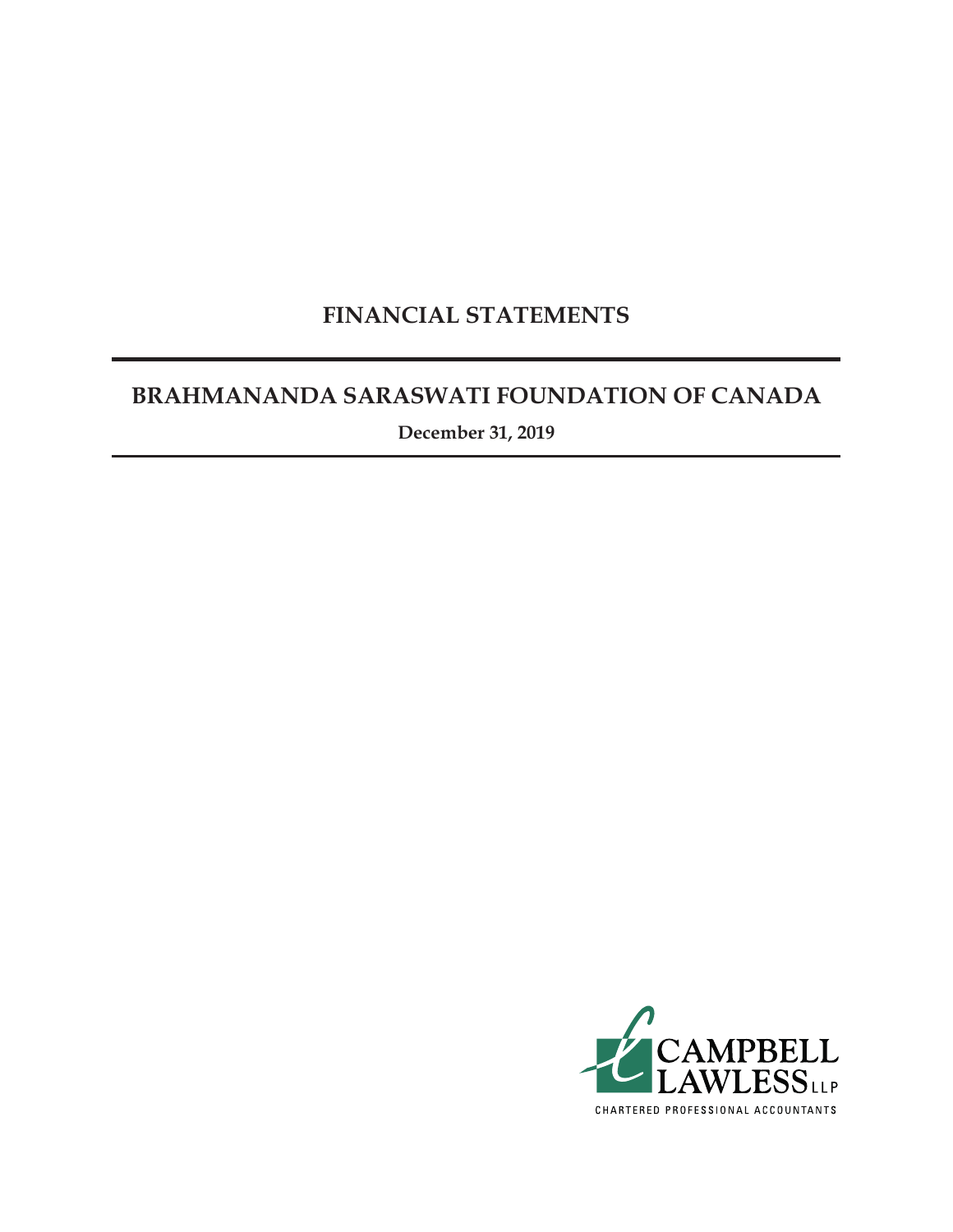### **Brahmananda Saraswati Foundation of Canada**

### **CONTENTS**

December 31, 2019

|                                     | Page |
|-------------------------------------|------|
| <b>INDEPENDENT AUDITOR'S REPORT</b> |      |
| <b>FINANCIAL STATEMENTS</b>         |      |
| Statement of financial position     | 4    |
| Statement of changes in net assets  | 5    |
| Statement of operations             | 6    |
| Statement of cash flows             | 7    |
| Notes to financial statements       | 8    |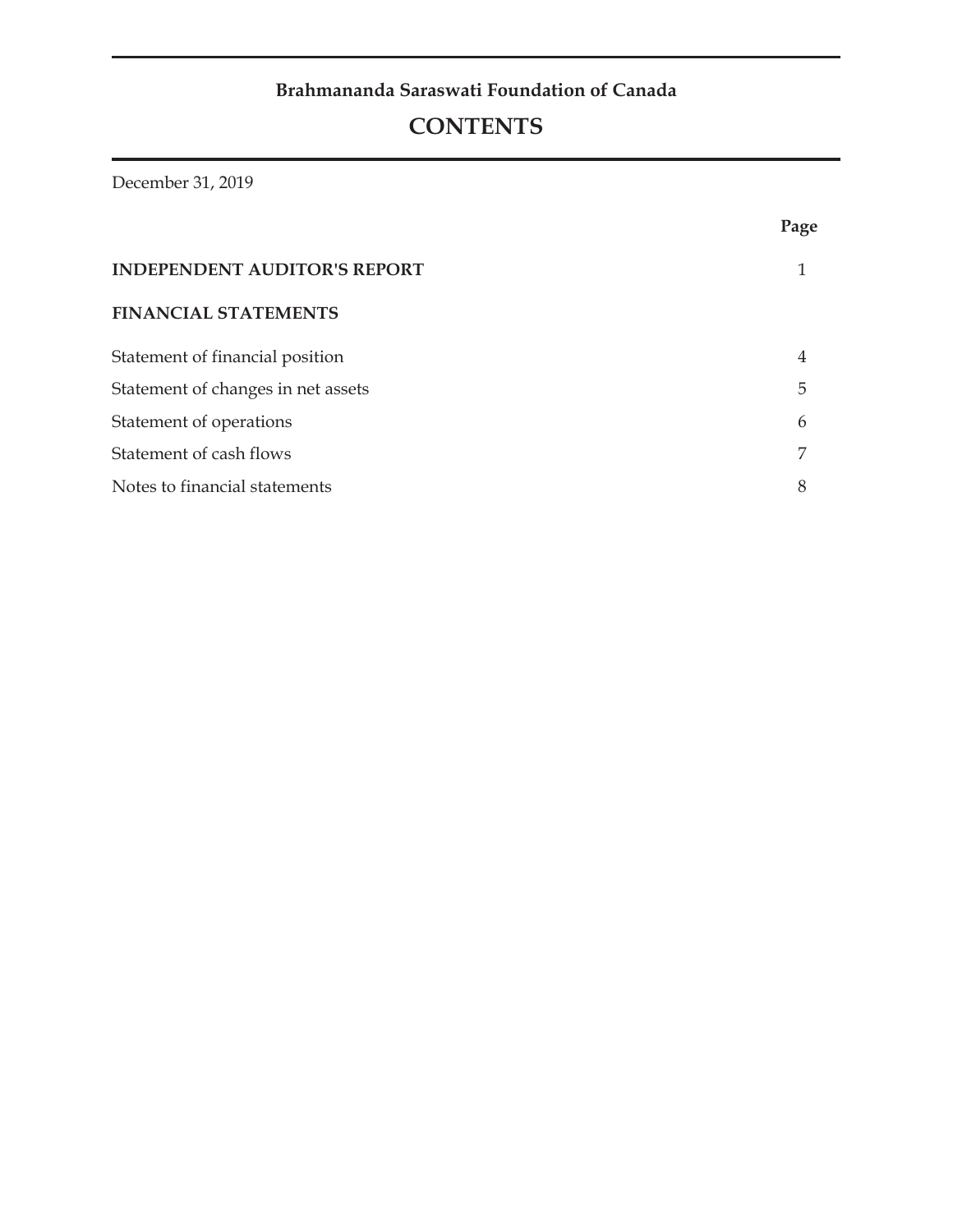

Brian J. Quinlan, CPA, CA Ryan Knight, CPA, CA Dickson Lai, CPA, CA

### **INDEPENDENT AUDITOR'S REPORT**

#### To the members of **Brahmananda Saraswati Foundation of Canada:**

#### *Qualified Opinion*

We have audited the accompanying financial statements of **Brahmananda Saraswati Foundation of Canada** (the "Foundation"), which comprise the statement of financial position as at December 31, 2019 and the statements of changes in net assets, operations and cash flows for the year then ended, and a summary of significant accounting policies and other explanatory information.

In our opinion, except for the effects of the matter described in the *Basis for Qualified Opinion* paragraph, the accompanying financial statements present fairly, in all material respects, the financial position of the Foundation as at December 31, 2019 and the results of its operations and its cash flows for the year then ended in accordance with Canadian accounting standards for not-for-profit organizations.

#### *Basis for Qualified Opinion*

In common with many non-profit organizations, the Foundation derives revenue from donations, the completeness of which is not susceptible of satisfactory audit verification. Accordingly, our verification of donation revenue was limited to the amounts recorded in the records of the Foundation and we were not able to determine whether any adjustments might be necessary to donation revenue, excess (deficiency) of revenue over expenses, assets and net assets.

We conducted our audit in accordance with Canadian generally accepted auditing standards. Our responsibilities under those standards are further described in the Auditor's Responsibilities for the Audit of the Financial Statements section of our report. We are independent of the Foundation in accordance with the ethical requirements that are relevant to our audit of the financial statements in Canada and we have fulfilled our other ethical responsibilities in accordance with these requirements. We believe that the audit evidence we have obtained is sufficient and appropriate to provide a basis for our qualified opinion.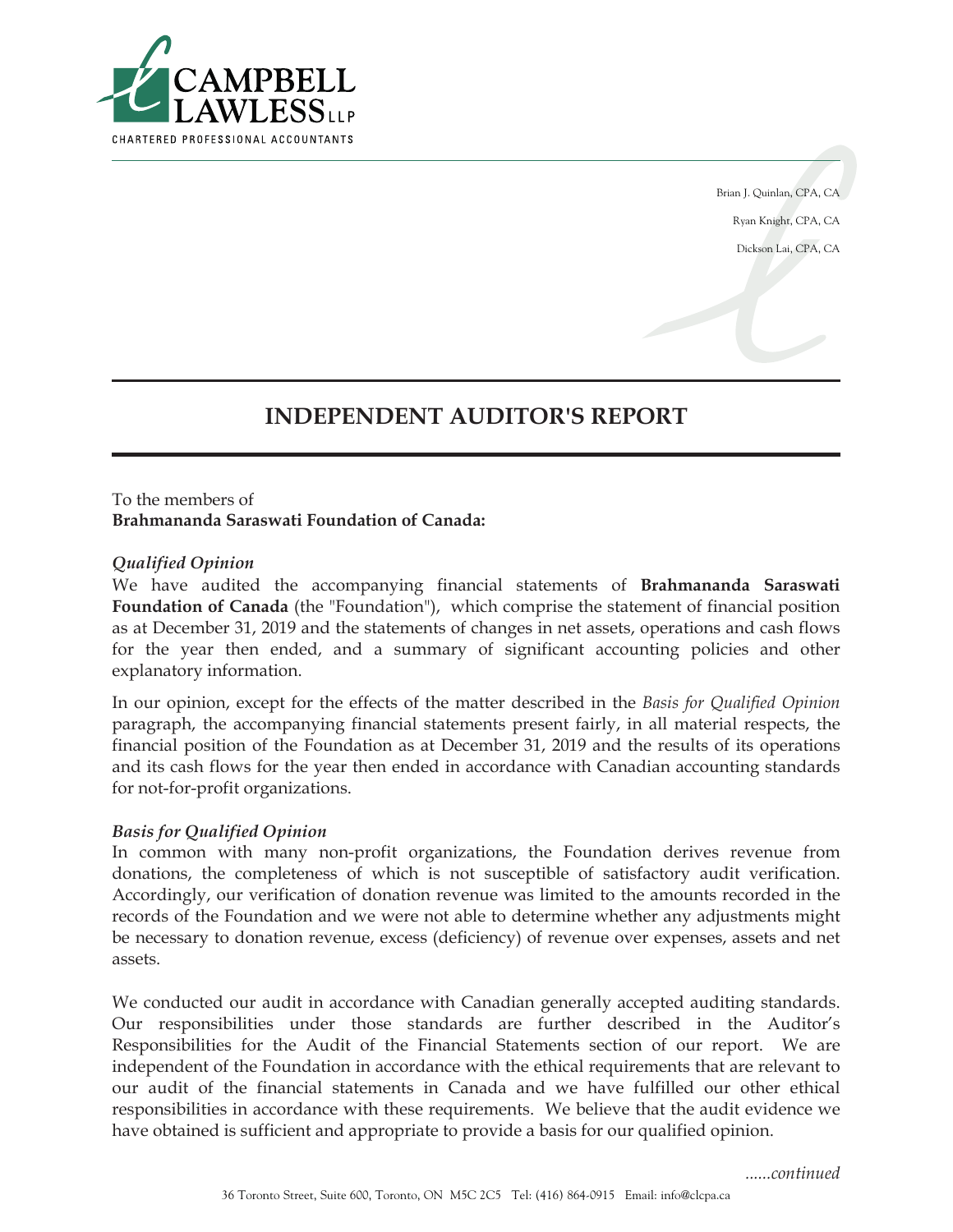### **INDEPENDENT AUDITOR'S REPORT (continued)**

### *Responsibilities of Management and Those Charged with Governance for the Financial Statements*

Management is responsible for the preparation and fair presentation of these financial statements in accordance with Canadian accounting standards for not-for-profit organizations and for such internal control as management determines is necessary to enable the preparation of financial statements that are free from material misstatement, whether due to fraud or error.

In preparing the financial statements, management is responsible for assessing the Foundation's ability to continue as a going concern, disclosing, as applicable, matters related to going concern and using the going concern basis of accounting unless management either intends to liquidate the Foundation or cease operations, or has no realistic alternative but to do so.

Those charged with governance are responsible for overseeing the Foundation's financial reporting process.

#### *Auditor's Responsibility for the Audit of Financial statements*

Our objectives are to obtain reasonable assurance about whether the financial statements as a whole are free from material misstatement, whether due to fraud or error, and to issue an auditor's report that includes our opinion. Reasonable assurance is a high level of assurance, but it is not a guarantee that an audit conducted in accordance with Canadian generally accepted auditing standards will always detect a material misstatement when it exists. Misstatements can arise from fraud or error and are considered material if, individually or in aggregate, they could reasonably be expected to influence the economic decisions of users taken on the basis of these financial statements.

As part of an audit in accordance with Canadian generally accepted auditing standards, we exercise professional judgement and maintain professional skepticism throughout the audit. We also:

- Identify and assess the risks of material misstatement of the financial statements, whether due to fraud or error, design and perform audit procedures responsible to those risks, and obtain audit evidence that is sufficient and appropriate to provide a basis for our opinion. The risk of not detecting a material misstatement resulting from fraud is higher than for one resulting from error, as fraud may involve collusion, forgery, intentional omissions, misrepresentations, or the override of internal control.
- ! Obtain an understanding of internal control relevant to the audit in order to design audit procedures that are appropriate in the circumstances, but not for the purpose of expressing an opinion on the effectiveness of the Foundation's internal control.
- ! Evaluate the appropriateness of accounting policies used and the reasonableness of accounting estimates and related disclosures made by management.

*......continued*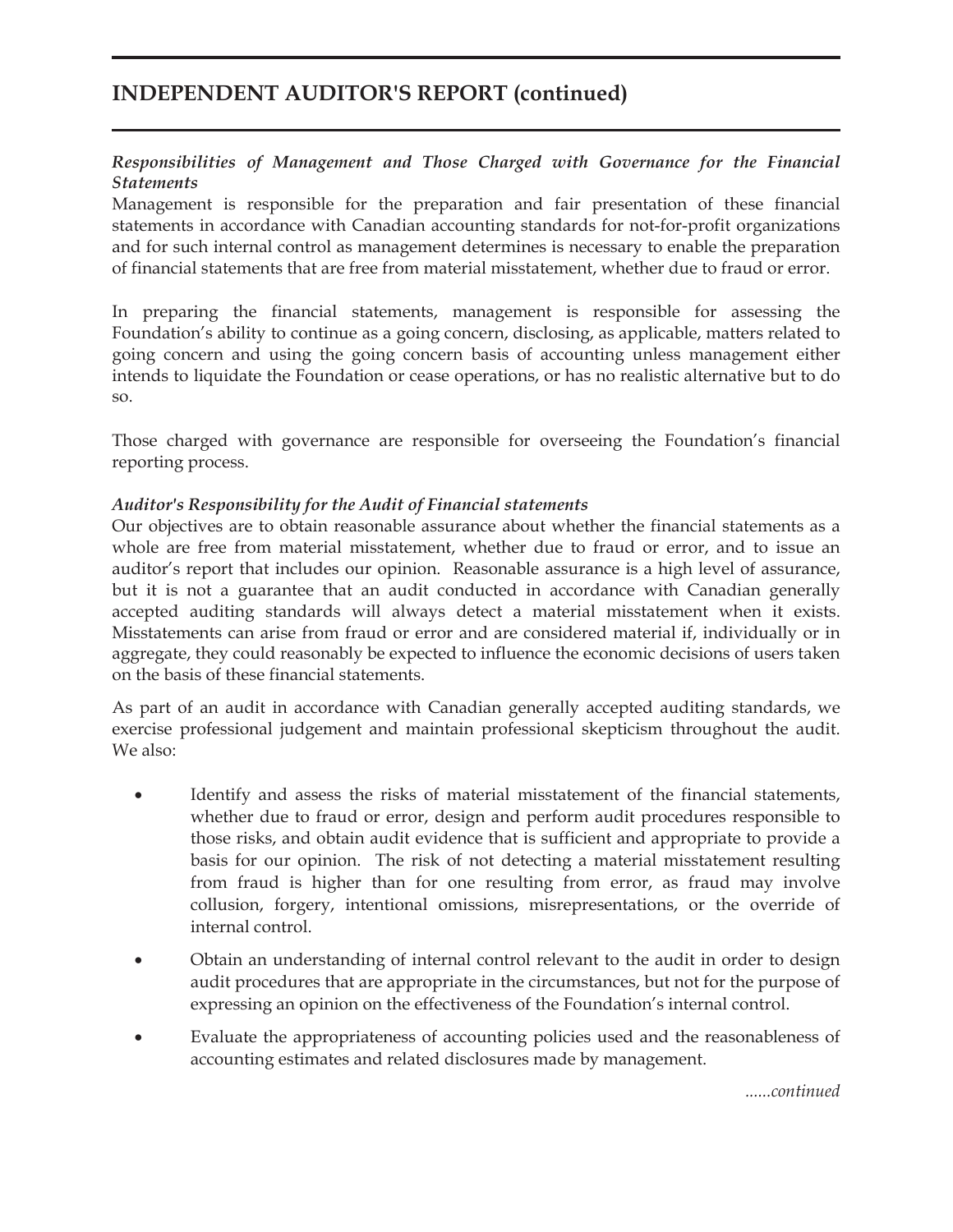### **INDEPENDENT AUDITOR'S REPORT (continued)**

- ! Conclude on the appropriateness of management's use of the going concern basis of accounting and, based on audit evidence obtained, whether a material uncertainty exists related to events or conditions that may cast significant doubt on the Foundation's ability to continue as a going concern. If we conclude that a material uncertainty exists, we are required to draw attention in our auditor's report to the related disclosures in the financial statements or, if such disclosures are inadequate, to modify our opinion. Our conclusions are based on the audit evidence obtained up to the date of our auditor's report. However, future events or conditions may cause the Foundation to cease to continue as a going concern.
- ! Evaluate the overall presentation, structure and content of the financial statements, including the disclosures, and whether the financial statements represent the underlying transactions and events in a manner that achieves fair presentation.

We communicate with those charged with governance regarding, among other matters, the planned scope and timing of the audit and significant audit findings, including any significant deficiencies in internal control that we identify during our audit.

Campbell Lawless LLP

Toronto, Ontario Chartered Professional Accountants December 18, 2020 Licensed Public Accountants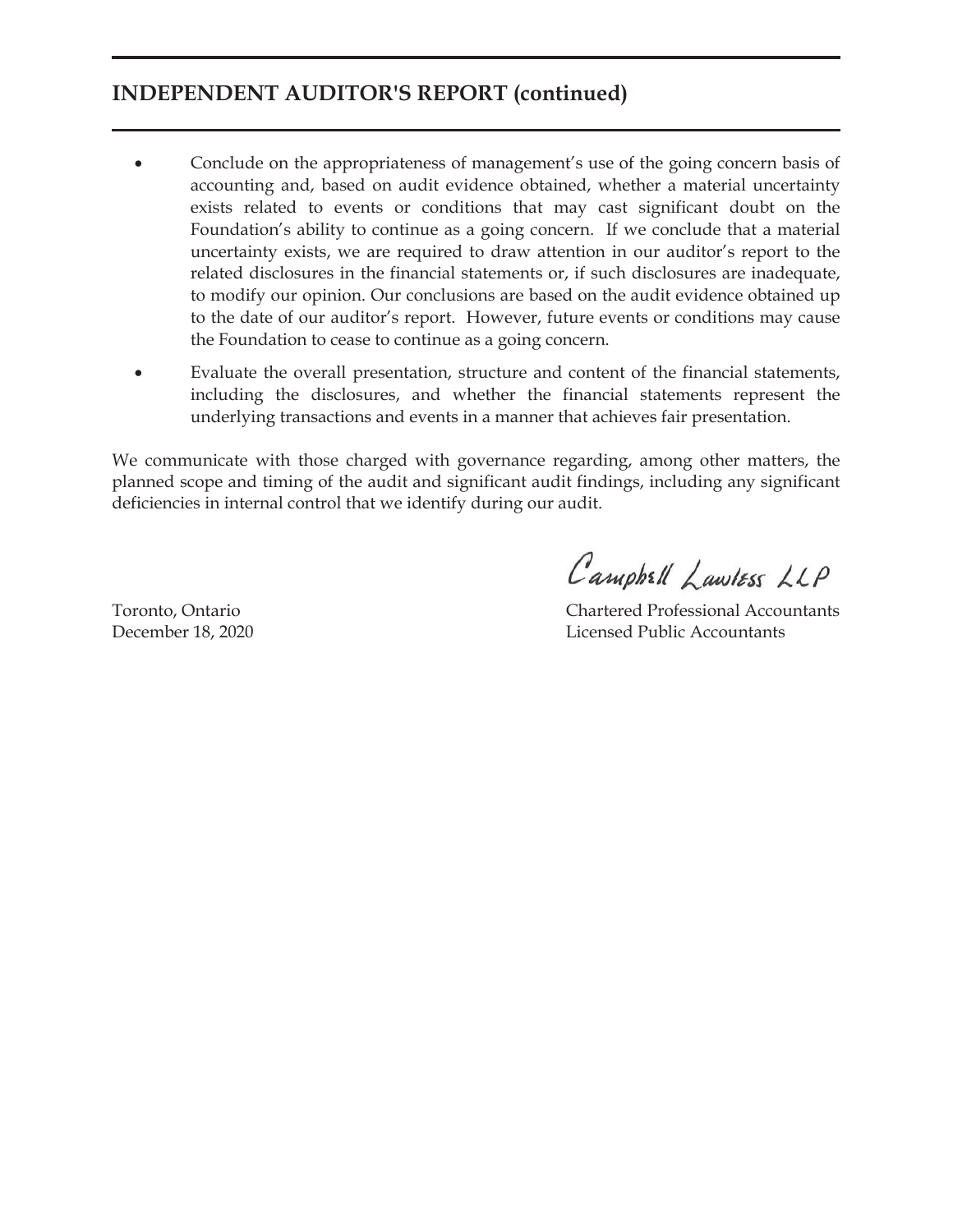### **Brahmananda Saraswati Foundation of Canada STATEMENT OF FINANCIAL POSITION**

| December 31                              | 2019   | 2018          |
|------------------------------------------|--------|---------------|
|                                          | \$     | $\frac{6}{5}$ |
|                                          |        |               |
| <b>ASSETS</b>                            |        |               |
| Current                                  |        |               |
| Cash                                     | 92,555 | 115,389       |
|                                          |        |               |
|                                          | 92,555 | 115,389       |
|                                          |        |               |
| <b>LIABILITIES</b>                       |        |               |
| Current                                  |        |               |
| Accounts payable and accrued liabilities | 7,589  | 8,459         |
|                                          |        |               |
| <b>NET ASSETS</b>                        |        |               |
| Unrestricted                             | 84,966 | 106,930       |
|                                          |        |               |
|                                          | 92,555 | 115,389       |
|                                          |        |               |

*see accompanying notes*

On behalf of the Board:

Director Director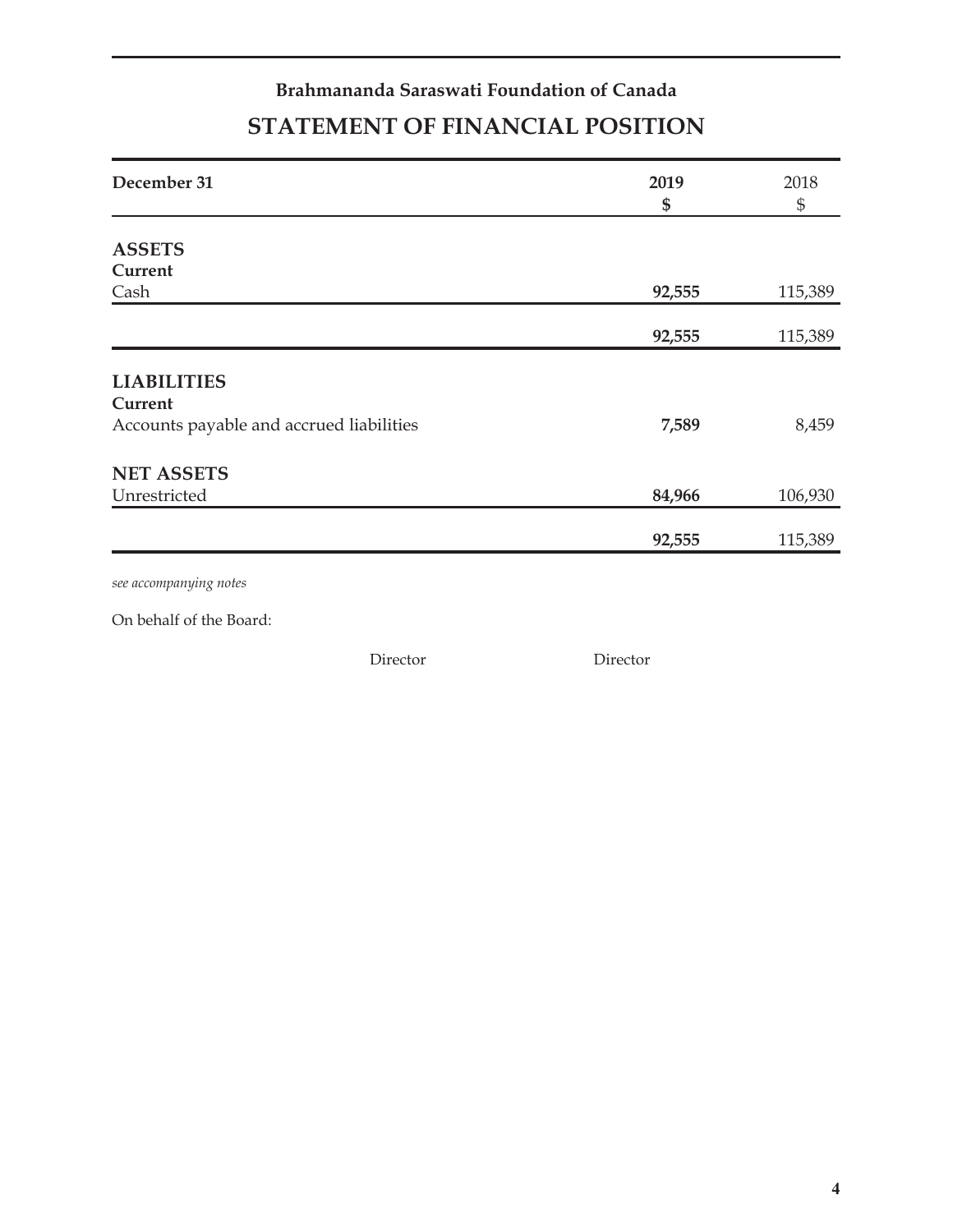## **Brahmananda Saraswati Foundation of Canada STATEMENT OF CHANGES IN NET ASSETS**

| Year ended December 31                                                                 | 2019                | 2018                 |
|----------------------------------------------------------------------------------------|---------------------|----------------------|
| <b>Balance</b> , beginning of year<br>Deficiency of revenue over expenses for the year | 106,930<br>(21,964) | 183,200<br>(76, 270) |
| <b>Balance</b> , end of year                                                           | 84,966              | 106,930              |

*see accompanying notes*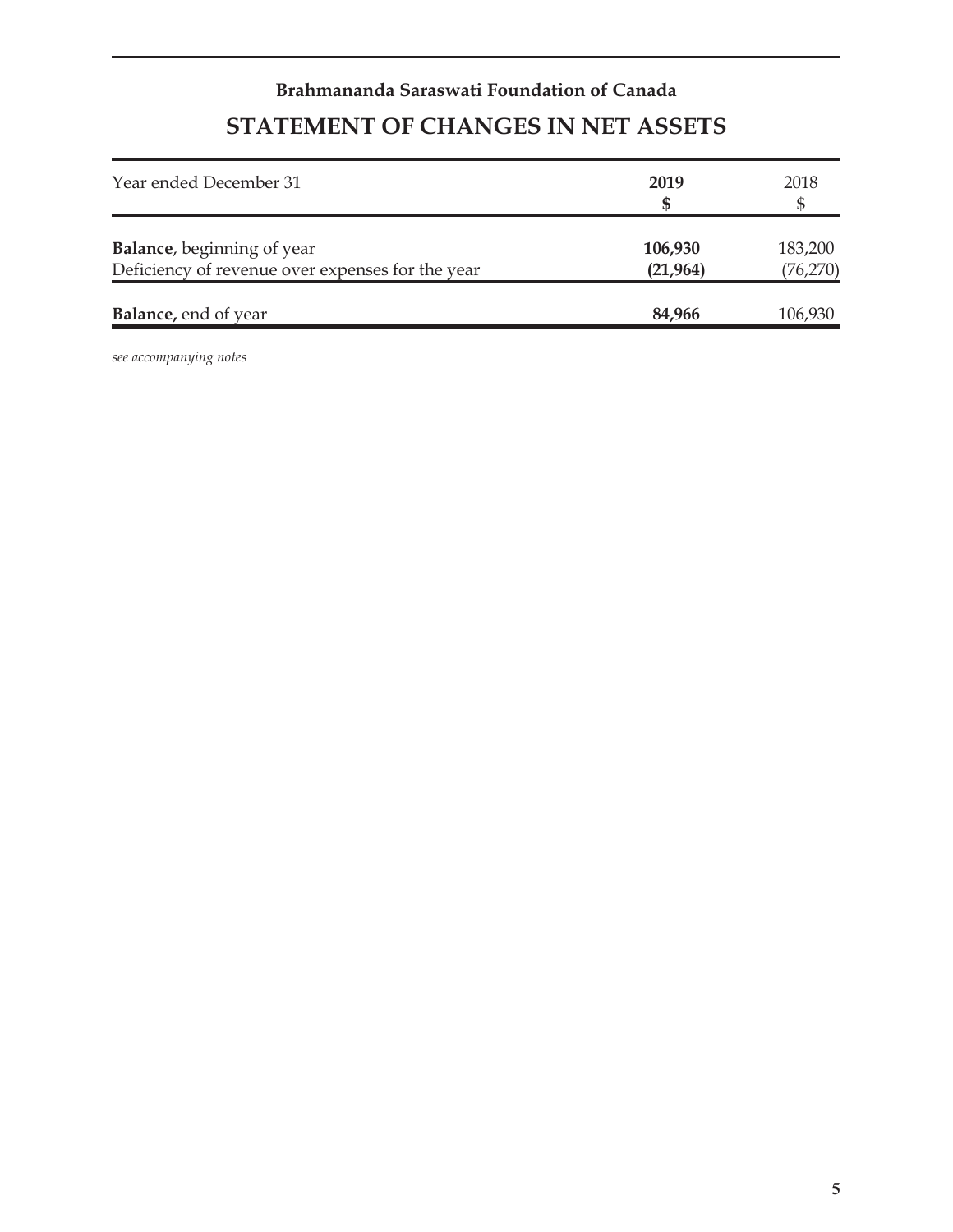### **Brahmananda Saraswati Foundation of Canada STATEMENT OF OPERATIONS**

| Year ended December 31                           | 2019<br>\$ | 2018<br>\$ |
|--------------------------------------------------|------------|------------|
| Revenue                                          |            |            |
| Donations                                        | 400,596    | 367,557    |
| <b>Expenses</b>                                  |            |            |
| Charity activities expenditures                  | 381,000    | 397,229    |
| Professional fees                                | 18,262     | 16,435     |
| Bank and credit card fees                        | 11,785     | 17,306     |
| Fundraising                                      | 7,200      | 11,500     |
| Office                                           | 3,298      | 412        |
| Insurance                                        | 1,015      | 945        |
|                                                  | 422,560    | 443,827    |
| Deficiency of revenue over expenses for the year | (21, 964)  | (76, 270)  |

*see accompanying notes*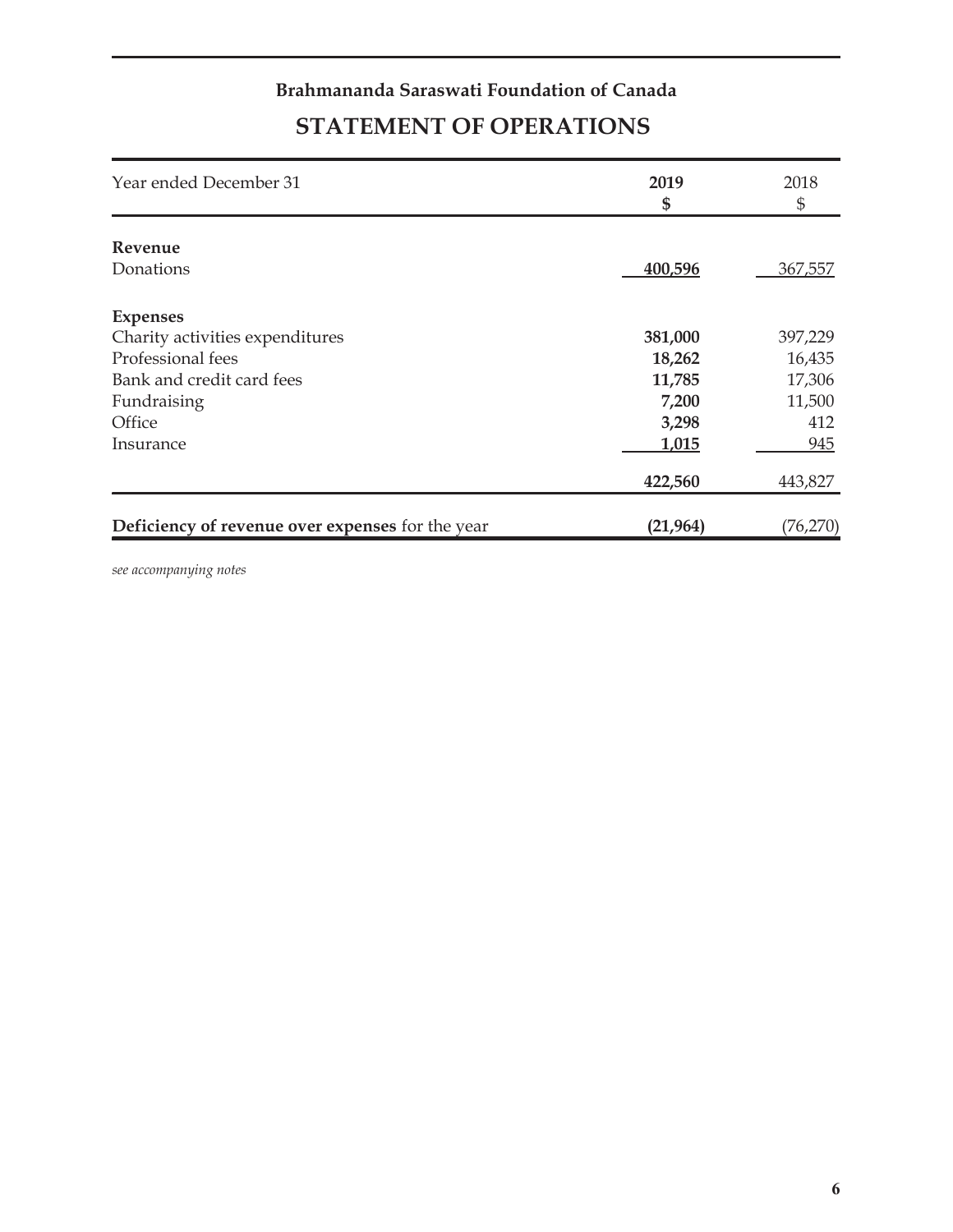# **Brahmananda Saraswati Foundation of Canada**

## **STATEMENT OF CASH FLOWS**

| Year ended December 31                                                                                        | 2019<br>\$ | 2018<br>\$ |
|---------------------------------------------------------------------------------------------------------------|------------|------------|
| <b>OPERATING ACTIVITIES</b>                                                                                   |            |            |
| Deficiency of revenue over expenses for the year                                                              | (21, 964)  | (76, 270)  |
| Changes in non-cash working capital items:<br>Increase (decrease) in accounts payable and accrued liabilities | (870)      | 2,583      |
| Net change in cash during the year                                                                            | (22, 834)  | (73, 687)  |
| Cash, beginning of year                                                                                       | 115,389    | 189,076    |
| Cash, end of year                                                                                             | 92,555     | 115,389    |

*see accompanying notes*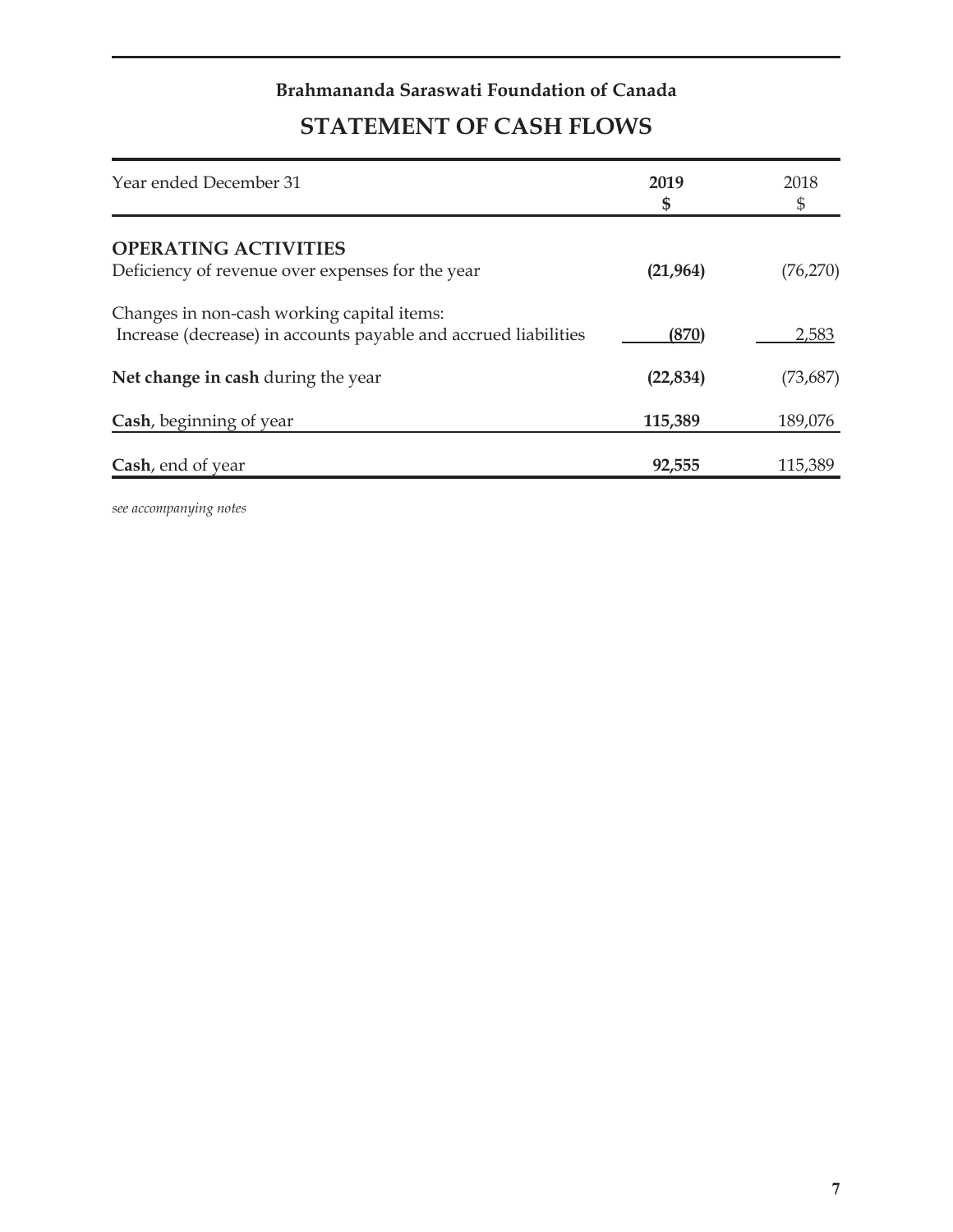## **Brahmananda Saraswati Foundation of Canada NOTES TO FINANCIAL STATEMENTS**

December 31, 2019

### **1. PURPOSE OF THE ORGANIZATION**

Brahmananda Saraswati Foundation of Canada (the "Foundation") operates to teach the Vedas and Vedic Science, teach the Sanskrit language and literature and teach Vedic culture including art, architecture, literature, music and performances.

The Foundation was incorporated on June 14, 2010 as a corporation without share capital under the Canada Corporations Act. Effective June 22, 2014, the Foundation continued under the Canada Not-for-profit Corporations Act.

The Foundation is classified as a registered charity as defined in paragraph 149(1)(f) of the Income Tax Act (Canada) [the "Act"] and, therefore, is exempt from income tax providing that it complies with donation and certain other requirements as specified by the Act.

### **2. SUMMARY OF SIGNIFICANT ACCOUNTING POLICIES**

These financial statements have been prepared by management in accordance with Canadian accounting standards for not-for-profit organizations.

#### **Revenue recognition**

The Foundation follows the deferral method of accounting for contributions. Unrestricted contributions are recognized as revenue when received or receivable if the amount to be received can be reasonably estimated and collection is reasonably assured. Restricted contributions are recognized as revenue in the year in which the related expenses are incurred.

#### **Cash**

Cash includes cash on hand and balances within bank accounts held with financial institutions.

#### **Financial instruments**

The Foundation initially measures its financial assets and liabilities at fair value except for certain non-arm's length transactions. The Foundation subsequently measures all its financial assets and liabilities at amortized cost.

Financial assets and liabilities measured at amortized cost include cash and accounts payable and accrued liabilities.

The Foundation has no financial assets or liabilities measured at fair value.